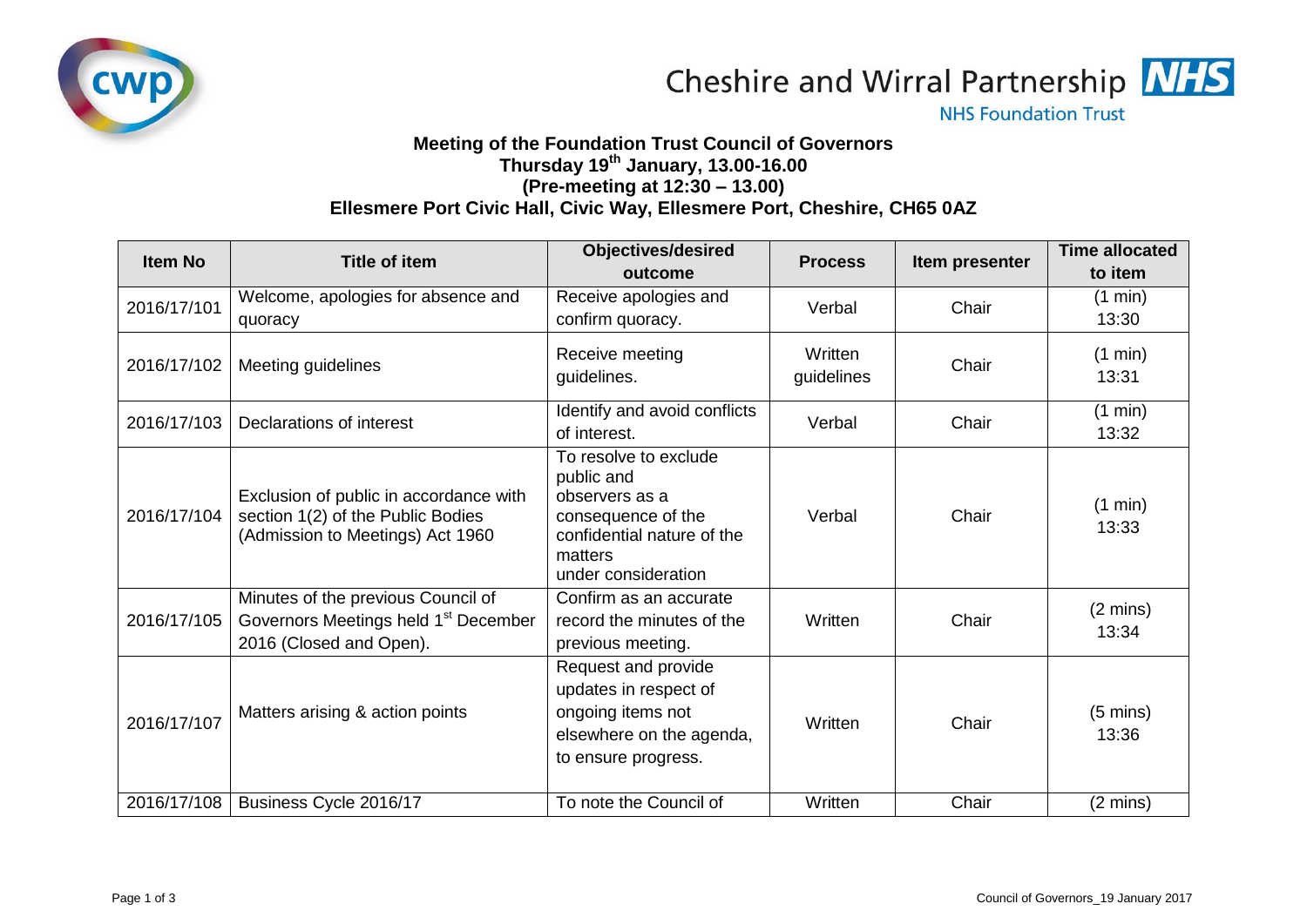

## Cheshire and Wirral Partnership MHS

|                |                                                                  | <b>Objectives/desired</b>                                         |                | NILIC F.                                                      | <b>Time allocated</b>        |
|----------------|------------------------------------------------------------------|-------------------------------------------------------------------|----------------|---------------------------------------------------------------|------------------------------|
| <b>Item No</b> | <b>Title of item</b>                                             | outcome                                                           | <b>Process</b> | Item presenter                                                | to item                      |
|                |                                                                  | Governors work plan for<br>2016/17                                |                |                                                               | 13:41                        |
| 2016/17/109    | Chair's announcements                                            | Announce items of<br>significance not elsewhere<br>on the agenda. | Verbal         | Chair                                                         | $(15 \text{ mins})$<br>13:43 |
| 2016/17/110    | Lead Governor's announcements                                    | Lead Governor to update<br>Governors on key issues.               | Verbal         | <b>Lead Governor</b>                                          | $(5 \text{ mins})$<br>13:58  |
| 2016/17/111    | <b>Chief Executive's announcements</b>                           | Announce items of<br>significance not elsewhere<br>on the agenda. | Verbal         | <b>Chief Executive</b>                                        | $(15 \text{ mins})$<br>14:03 |
| 2016/17/112    | Appointment of Senior Independent<br><b>Director</b>             | Approve appointment of<br>Senior Independent<br><b>Director</b>   | Written        | Chair                                                         | $(10 \text{ mins})$<br>14:18 |
| 2016/17/116    | Implementation of Person Centred<br>Framework                    | To note framework<br>progress                                     | Written        | Non-Executive<br>Director/                                    | (10 mins)<br>14:28           |
| 2016/17/113    | Overview of NED activity                                         | Update on NED activity                                            | Verbal         | Non-Executive<br><b>Director</b>                              | $(10 \text{ mins})$<br>14:38 |
|                |                                                                  | 10 minute break (1448-1458)                                       |                |                                                               |                              |
| 2016/17/114    | <b>MIAA Governor effectiveness review</b><br>and recommendations | To note recommendations                                           | Written        | Head of<br><b>Corporate Affairs</b>                           | $(15 \text{ mins})$<br>14:58 |
| 2016/17/115    | Review of External Auditor and contract                          | To approve proposed<br>process                                    | Written        | Non Executive<br>Director/ Chair of<br><b>Audit Committee</b> | $(5 \text{ mins})$<br>15:13  |
| 2016/17/117    | Mental Health Awareness Campaign                                 | To note campaign plan                                             | Presentation   | Communications<br>and PR Manager                              | $(10 \text{ mins})$<br>15:18 |